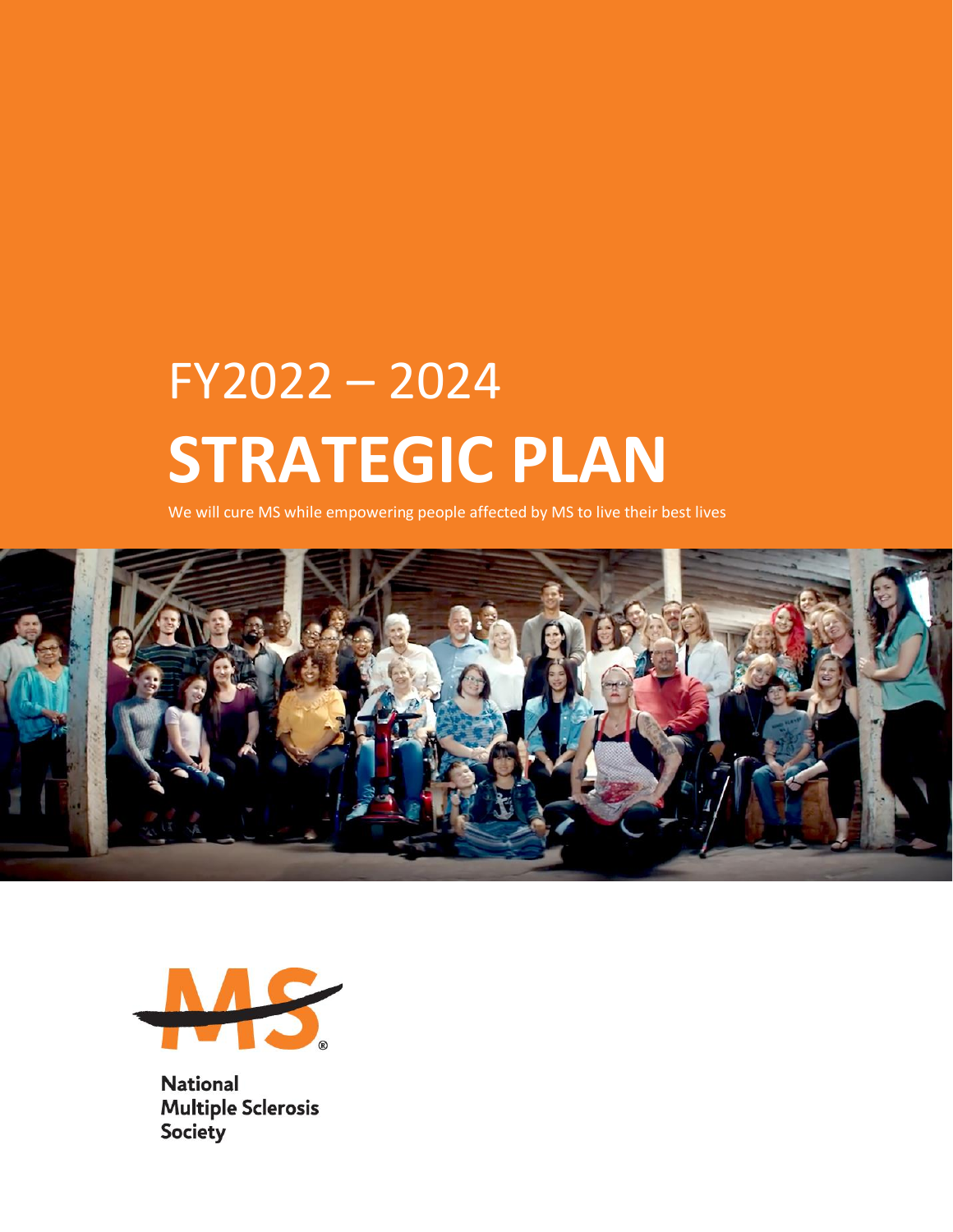# **OUR VISION**

A world free of MS

# **OUR MISSION**

We will cure MS while empowering people affected by MS to live their best lives

# **DIVERSITY, EQUITY AND INCLUSION**

The National Multiple Sclerosis Society is a movement by and for all people affected by MS.

Our voices and actions reflect diversity, equity, and inclusion.

We welcome and value diverse perspectives.

We actively seek out and embrace differences.

We want everyone to feel respected and be empowered to bring their whole selves to ensure we make the best decisions to achieve our mission.

# **CULTURAL VALUES**

- Act with urgency to solve the challenges of people affected by MS
- Leverage our influence to provide collaborative, inspirational and intentional leadership
- Prioritize diversity, equity and inclusion
- Innovate and continuously learn
- Deploy resources to their greatest potential with integrity and accountability

## **75 YEARS OF PROGRESS**

Sylvia Lawry founded the National MS Society in 1946 to find a cure for her brother, Bernard. Her *New York Times* ad sparked a global movement that changed the world for people affected by MS. Today we have quicker diagnosis, treatments to slow progression, greater awareness and understanding of the disease and a passionate and supportive community. The Society has been the driving force in this progress.

## **PLANNING DURING AN UNPRECEDENTED TIME**

Accelerating progress was interrupted by a historic pandemic with restrictions around social gathering and an economic recession. At the same time, greater societal awareness of racial disparities compelled us to closely examine practices and behaviors.

We will carry forward the innovative tools and technology developed, the lessons learned from adapting to a changed world, and the commitment to ensure diversity, equity and inclusion in everything we do.

Resourcing our ambitious plans to cure MS, while we empower people affected by MS to live their best lives, requires fundraising. We must invest in people and innovations to raise the revenue needed to fuel our work.

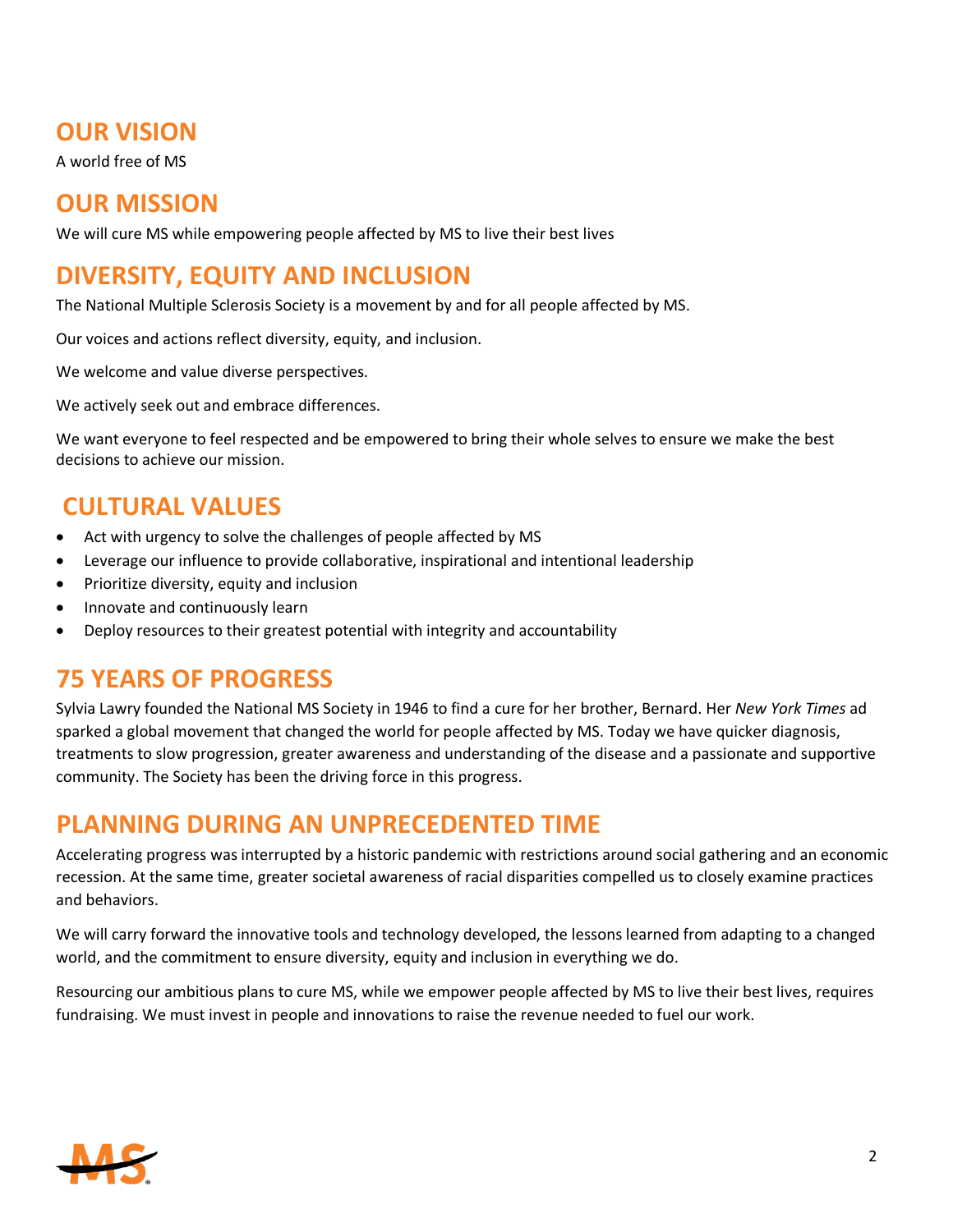# **FY2022-2024 STRATEGIC PLAN**

This integrated plan guides the impact we will achieve through 2024. It addresses the unique experiences of all people affected by MS and our role in reaching that future, while highlighting our firmly held belief—together we are stronger.